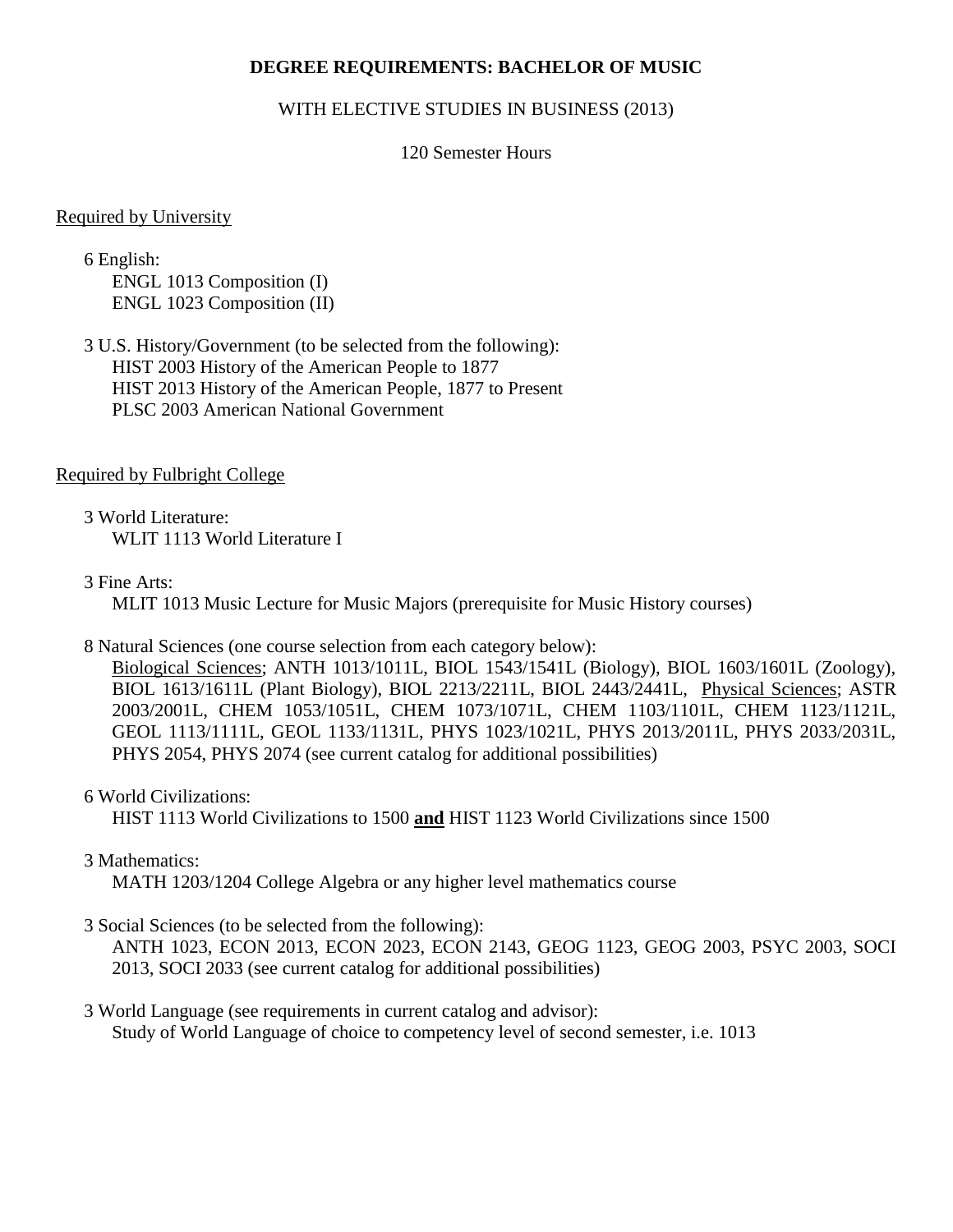Theory/Aural Perception: 15 Hours MUTH 1003 Basic Musicianship<sup>1</sup> MUTH 1603 Music Theory I MUTH 2603 Music Theory II MUTH 1621 Aural Perception I MUTH 1631 Aural Perception II MUTH 3613 Form and 20th Century Techniques MUTH 2621 Aural Perception III MUTH 2631 Aural Perception IV MUTH 4612 Orchestration

Class Piano: 4 Hours2 MUAC 1221 Piano Class for Music Majors I MUAC 1231 Piano Class for Music Majors II MUAC 2221 Piano Class for Music Majors III MUAC 2231 Piano Class for Music Majors IV

Music Technology: 2 Hours (MUAC 1231 and sophomore standing required for enrollment) MUAC 2111 Music Technology I MUAC 2121 Music Technology II

History/Literature: 9 Hours MUHS 3703 History of Music to 1800 MUHS 3713 History of Music from 1800 to Present MUHS 4253 Special Topics in Music History<sup>3</sup>

Applied Music (Private): 14 Hours4 MUAP 110V (4 hours), 210V (4 hours), 310V (4 hours), 410V (1 hour), 3201 Recital I (1 hour)

Pedagogy: 2 Hours MUPD 3801 Conducting

Ensemble: 8 Hours (See advisor for ensemble selection) MUEN 1411 Concert Choir is required the first year of residency for all music majors (1 hour)

## Required for Minor for Non-Business Students:

The minor requires completion of 21 required hours of study (including equivalencies) with at least 50 percent of the courses applied toward the minor taken in residence. Each student must have a 2.00 cumulative grade-point average in the courses offered for the minor.

All upper level minor requirements must be taken in residence. All students seeking a business minor are required to complete the Walton College computer competency requirement (WCOB 1120) or ISYS 1123 and the following courses: ECON 2143 Basic Economics Theory and Practice ACCT 2013 Accounting Principles I WCOB 1033 Data Analysis and Interpretation or equivalent